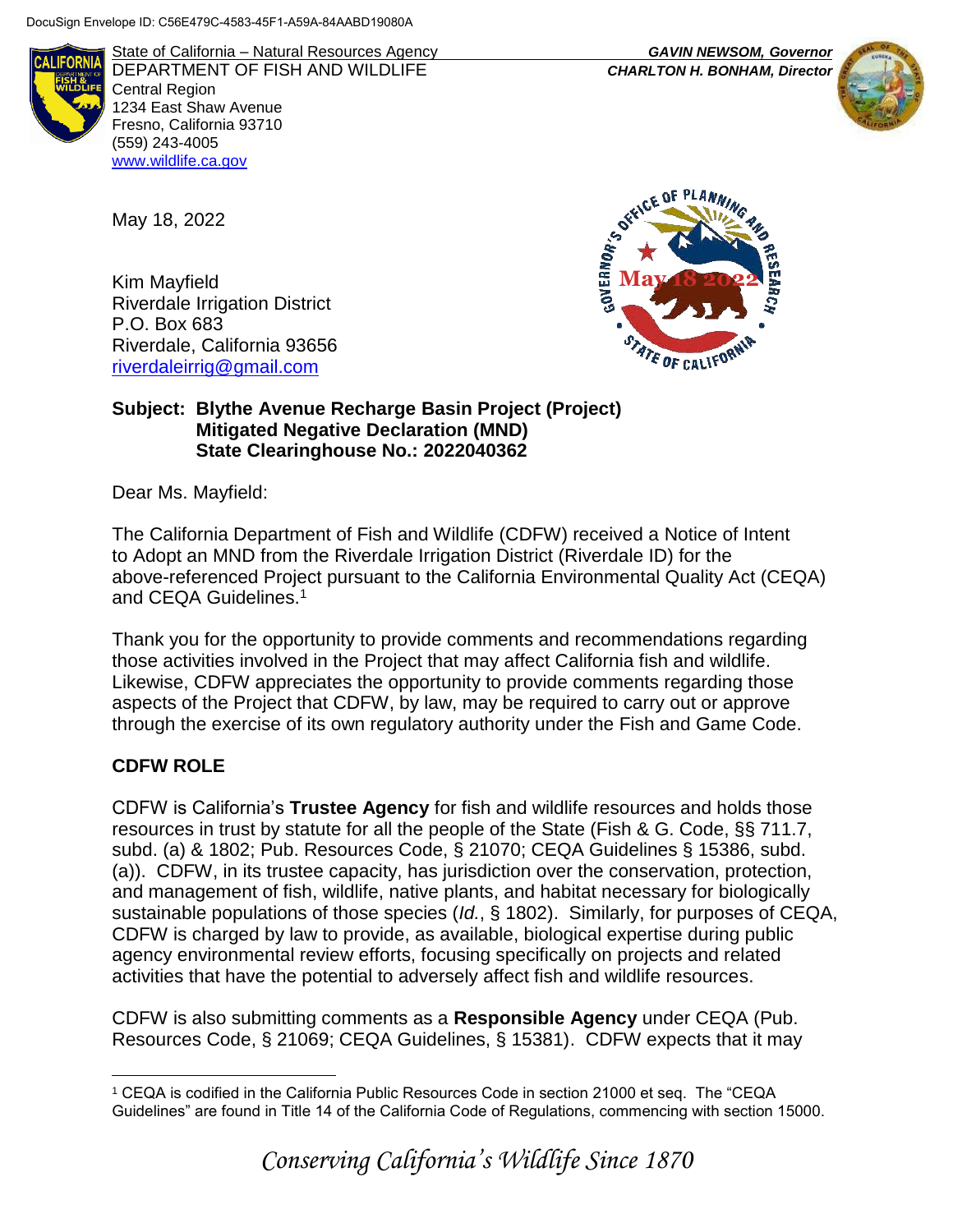need to exercise regulatory authority as provided by the Fish and Game Code. As proposed, for example, the Project may be subject to CDFW's lake and streambed alteration regulatory authority (Fish & G. Code, § 1600 et seq.). Likewise, to the extent implementation of the Project as proposed may result in "take" as defined by State law of any species protected under the California Endangered Species Act (CESA) (Fish & G. Code, § 2050 et seq.), related authorization as provided by the Fish and Game Code will be required.

**Bird Protection:** CDFW has jurisdiction over actions that may result in the disturbance or destruction of active nest sites or the unauthorized take of birds. Fish and Game Code sections that protect birds, their eggs, and nests include section 3503 (regarding unlawful take, possession, or needless destruction of the nest or eggs of any bird), section 3503.5 (regarding the take, possession, or destruction of any birds-of-prey or their nests or eggs), and section 3513 (regarding unlawful take of any migratory nongame bird).

**Water Rights:** The capture of unallocated stream flows to artificially recharge groundwater aquifers is subject to appropriation and approval by the State Water Resources Control Board (SWRCB) pursuant to Water Code section 1200 et seq. CDFW, as Trustee Agency, is consulted by SWRCB during the water rights process to provide terms and conditions designed to protect fish and wildlife prior to appropriation of the State's water resources. Certain fish and wildlife are reliant upon aquatic and riparian ecosystems, which in turn are reliant upon adequate flows of water. CDFW therefore has a material interest in assuring that adequate water flows within streams for the protection, maintenance, and proper stewardship of those resources. CDFW provides, as available, biological expertise to review and comment on environmental documents and impacts arising from Project activities.

# **PROJECT DESCRIPTION SUMMARY**

Riverdale ID is a water contractor in the North Fork Kings Subbasin. Due to the implementation of the Sustainable Groundwater Management Act, Riverdale ID is pursuing the Project to enhance groundwater levels and achieve sustainability through groundwater recharge and banking for recovery in dry years. The Project involves one phase of construction including two groundwater recharge basin facilities. Construction of the project will include equipment mobilization, excavation of earthwork for recharge basins, and construction of basin perimeter berms at both sites. Project components could include constructing ponds/cells within the two separate basins, as well as performance testing and demobilization. Depth of cut is estimated to be in the range of three to six feet, with an estimated volume of 100,000 cubic yards of material, which will be excavated and compacted on site. New berm construction would not exceed six feet in height, measured from the exterior toe to the top of new berm. The Project will also require modification or replacement of existing structures and a flow measurement standpipe structure.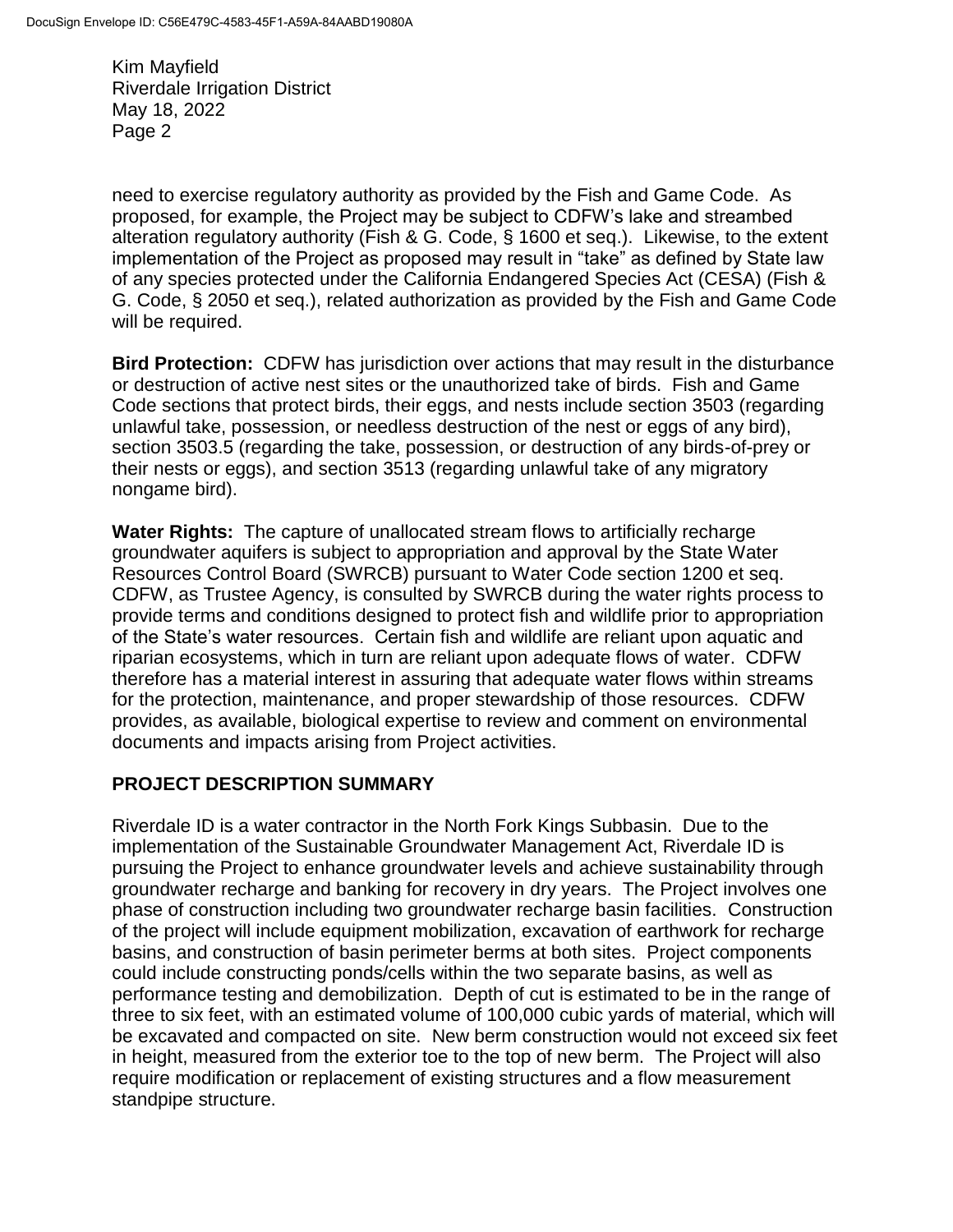There are two tie-in locations to the existing Turner Ditch canal. One proposed 500-footlong pipeline will connect the southern property to the canal, and a 50-foot pipeline will connect the northern property. Diameter of the pipelines will be 60 inches or less. The proposed project will include two turnouts with capacity for 35 cubic feet per second. The Project will also include a proposed flow measurement standpipe structure.

# **Proponent:** Riverdale ID

**Location:** The Project consists of approximately 24 acres west of the community of Riverdale in Fresno County. The nearest cross streets are West Mount Whitney Avenue and South Blythe Avenue. The Project properties are located in Assessor's Parcel Numbers 053-200-09S (05320028ST), 053-440-18S, and 053-440-39S.

**Timeframe:** Active construction of the basins is estimated to take six months.

## **COMMENTS AND RECOMMENDATIONS**

CDFW offers the comments and recommendations below to assist Riverdale ID in adequately identifying and/or mitigating the Project's significant, or potentially significant, direct and indirect impacts on fish and wildlife, i.e., biological resources. Editorial comments or other suggestions may also be included to improve the document.

Based on a review of the Project description, a review of California Natural Diversity Database (CNDDB) records, and a review of aerial photographs of the Project and surrounding habitat, several special-status species could potentially be impacted by Project activities including but not limited to the State threatened and federal endangered San Joaquin kit fox (*Vulpes macrotis mutica*), the State threatened Swainson's hawk (*Buteo swainsoni*), and the State species of special concern burrowing owl (*Athene cunicularia*). Other species of birds, amphibians, reptiles, mammals, fish, and plants also compose the local ecosystem.

Please note that the CNDDB is populated by and records voluntary submissions of species detections. As a result, species may be present in locations not depicted in the CNDDB but where there is suitable habitat and features capable of supporting species. A lack of an occurrence record in the CNDDB does not mean a species is not present. In order to adequately assess any potential Project-related impacts to biological resources, surveys conducted by a qualified wildlife biologist/botanist during the appropriate survey period(s) and using the appropriate protocol survey methodology are warranted in order to determine whether or not any special status species are present at or near the Project area.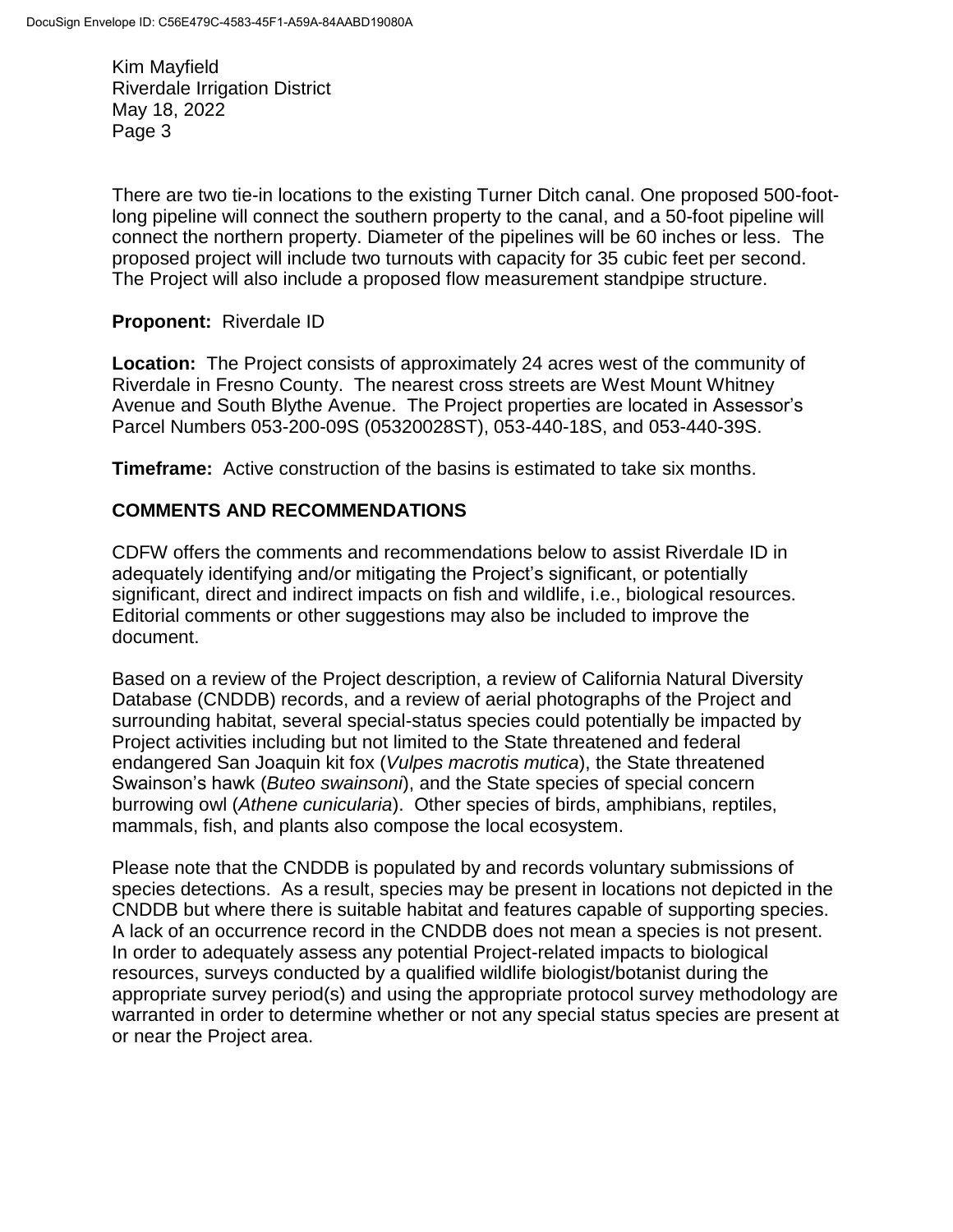CDFW recommends that the following modifications and/or edits be incorporated into the MND, including proposed avoidance, minimization, and compensatory measures, prior to its adoption by Riverdale ID

**Would the Project have a substantial adverse effect, either directly or through habitat modifications, on any species identified as a candidate, sensitive, or special-status species in local or regional plans, policies, or regulations, or by CDFW or United States Fish and Wildlife Service (USFWS)?**

## **COMMENT 1: San Joaquin Kit Fox (SJKF)**

**Issues and Impacts**: SJKF occurrences have been documented within the vicinity of the Project boundary (CDFW 2022). The MND states that a reconnaissance-level survey of the Project area field conducted on January 6, 2022 did not include focused surveys for special status species. Table 4-7 of the MND states that the potential for SJKF is unlikely because the Project area and surrounding areas are frequently cultivated agricultural lands. CDFW reviewed aerial photographs taken between 1997 and 2022 showing that the Project site consists of fallow/ruderal habitat that is subject to periodic disturbance consistent with discing activities.

SJKF den in rights-of-way, agricultural and fallow/ruderal habitat, dry stream channels, and canal levees, etc., and populations can fluctuate over time. SJKF are also capable of occupying urban environments (Cypher and Frost 1999). SJKF may be attracted to Project areas due to the type and level of ground-disturbing activities and the loose, friable soils resulting from intensive ground disturbance. SJKF will forage in fallow and agricultural fields and utilize streams and canals as dispersal corridors. Absence in any one year is not necessarily a reliable predictor of future SJKF potential to occur on a site. As a result, there is potential for SJKF to occupy all suitable habitat within the Project boundary and surrounding area. Habitat fragmentation and loss resulting from land conversion to agricultural, urban, and industrial development is the primary threat to SJKF (ESRP 2022). Without appropriate avoidance and minimization measures for SJKF, potential significant impacts associated with construction include habitat loss, den collapse, inadvertent entrapment, reduced reproductive success, reduction in health and vigor of young, and direct mortality of individuals.

### **Recommended Mitigation Measure 1: SJKF Surveys and Minimization**

CDFW recommends assessing presence or absence of SJKF by having qualified biologists conduct surveys of Project areas and a 500-foot buffer of Project areas to detect SJKF and their sign. CDFW recommends that presence/absence of SJKF be assessed by conducting surveys in all areas of potentially suitable habitat no less than 14 days and no more than 30 days prior to beginning of ground-disturbing activities, and that den avoidance buffers be implemented by following the USFWS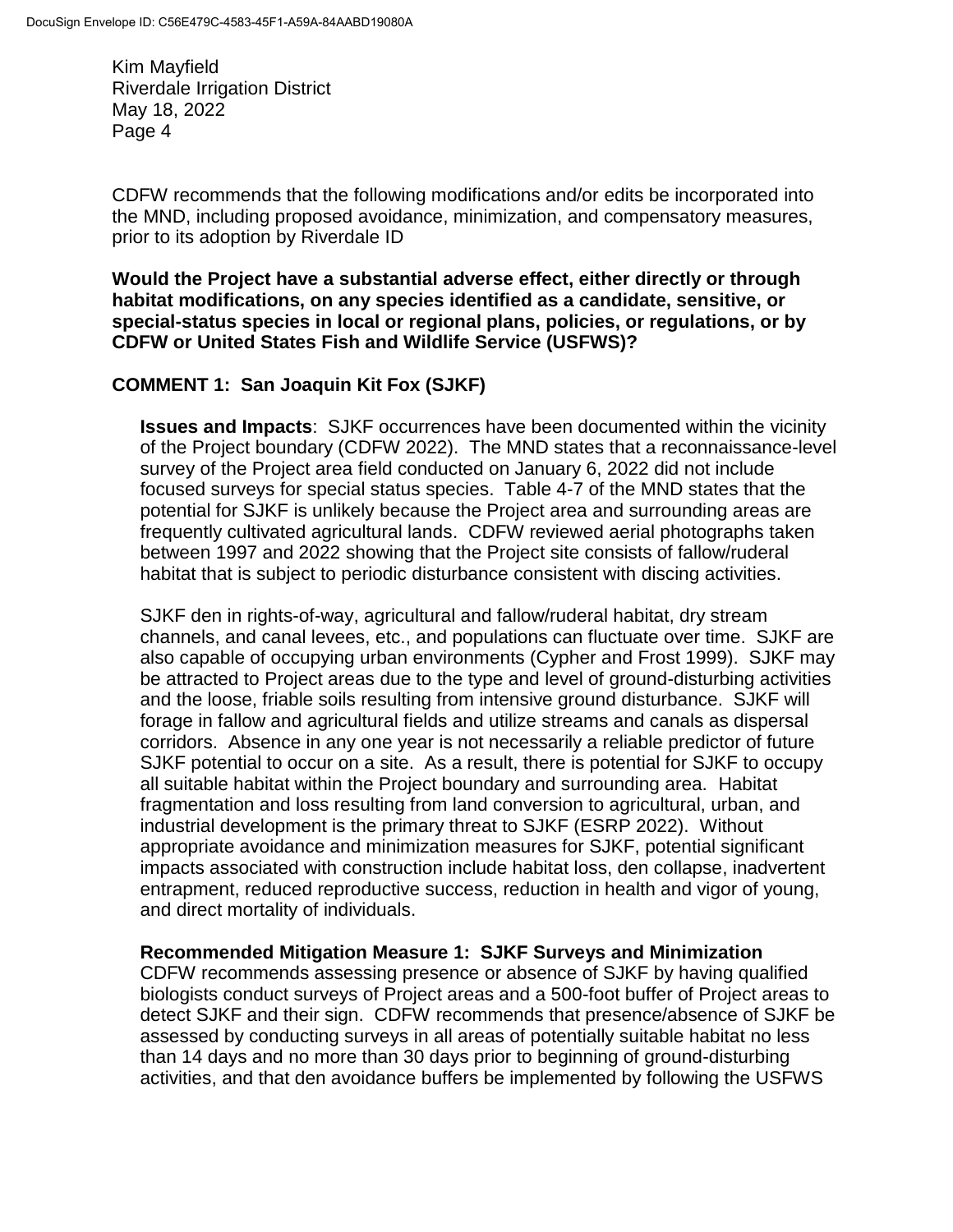> (2011) "Standardized recommendations for protection of the San Joaquin kit fox prior to or during ground disturbance".

#### **Recommended Mitigation Measure 2: SJKF Take Authorization**

SJKF activity or detection warrants consultation with CDFW to discuss how to avoid take or, if avoidance is not feasible, to acquire an Incidental Take Permit (ITP) prior to any ground-disturbing activities, pursuant to Fish and Game Code section 2081, subdivision (b).

## **COMMENT 2: Swainson's Hawk (SWHA)**

**Issues and Impacts:** SWHA occurrences have been documented within the Project vicinity (CDFW 2022).The MND acknowledges the potential for the Project to impact nesting SWHA and Mitigation Measure BIO-3 states that the biologist would determine appropriate setback distances based on applicable CDFW and/or USFWS guidelines and/or the biology of the species. SWHA exhibit high nest-site fidelity year after year and lack of suitable nesting habitat in the San Joaquin Valley limits their local distribution and abundance (CDFW 2016). Approval of the Project may lead to ground-disturbing activities that involve noise, groundwork, and movement of workers and equipment. Without appropriate avoidance and minimization measures for SWHA, potential significant impacts that may result from Project activities include nest abandonment, loss of nest trees, loss of foraging habitat that would reduce nesting success (loss or reduced health or vigor of eggs or young), and direct mortality. Any take of SWHA without appropriate incidental take authorization would be a violation of Fish and Game Code.

#### **Recommended Mitigation Measure 3: SWHA Surveys**

CDFW recommends that a qualified biologist conduct surveys for nesting SWHA following the survey methods developed by the Swainson's Hawk Technical Advisory Committee (SWHA TAC 2000) prior to Project implementation, within a ½ mile survey distance from the construction area. The SWHA TAC survey protocol includes early season surveys to assist the Project proponent in implementing necessary avoidance and minimization measures, and in identifying active nest sites prior to initiating ground-disturbing activities.

### **Recommended Mitigation Measure 4: SWHA No-Disturbance Buffer**

If Project activities will take place during the nesting season of March 1 through August 31, CDFW recommends that additional pre-activity surveys for active nests be conducted by a qualified biologist no more than 10 days prior to the start of Project implementation. CDFW recommends that a minimum no-disturbance buffer of ½-mile be delineated around active nests until the breeding season has ended or until a qualified biologist has determined that the birds have fledged and are no longer reliant upon the nest or parental care for survival.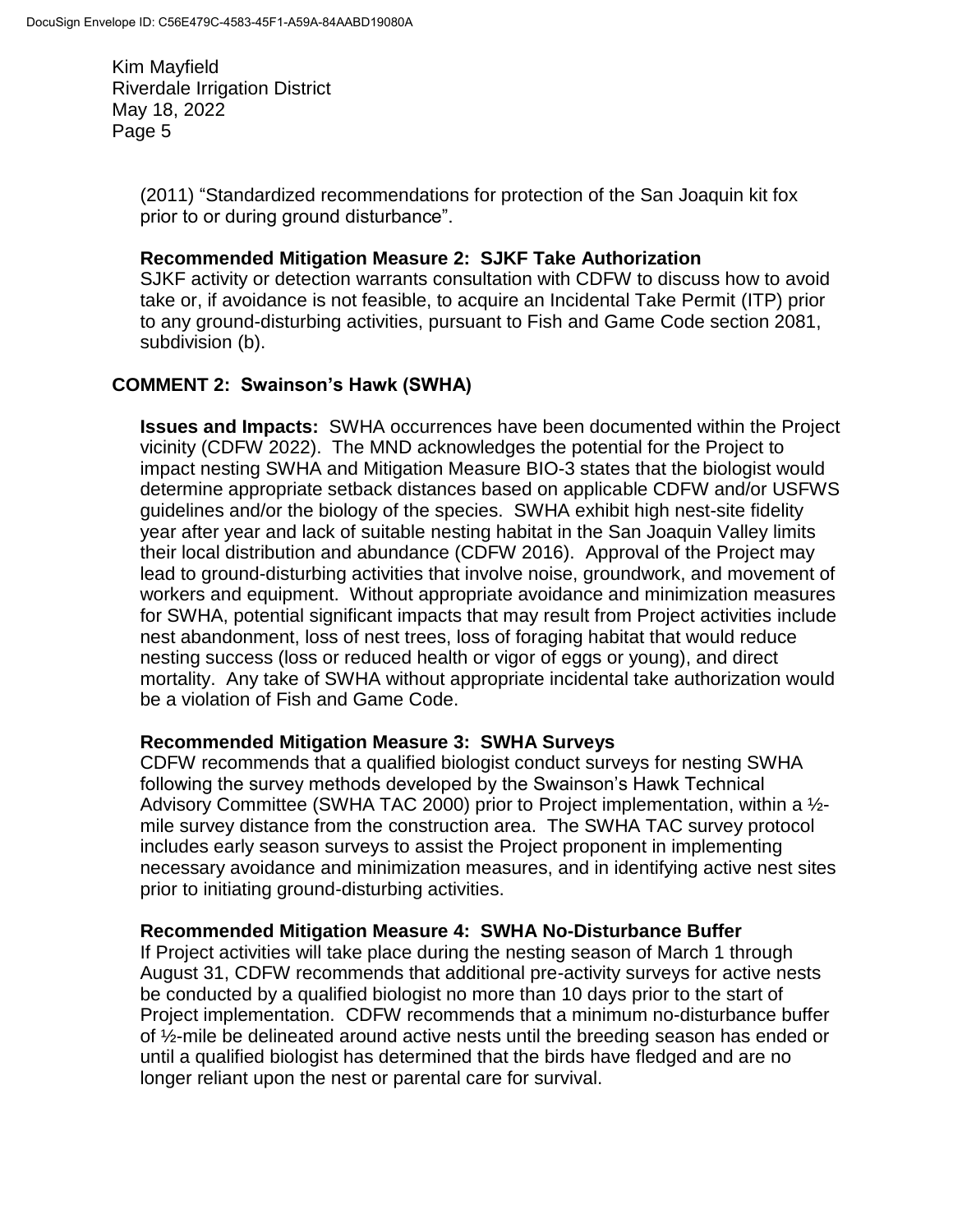#### **Recommended Mitigation Measure 5: SWHA Take Authorization**

CDFW recommends that in the event an active SWHA nest is detected during surveys, consultation with CDFW is warranted to discuss how to implement the Project and avoid take. If take cannot be avoided, take authorization through the acquisition of an ITP pursuant to Fish and Game Code section 2081, subdivision (b) is necessary to comply with CESA.

## **COMMENT 3: Burrowing Owl (BUOW)**

**Issues and Impacts:** Table 4-7 in the MND lists the potential for BUOW as unlikely because the Project site is frequently cultivated. Based on CDFW review of aerial photographs taken over a timespan of several years, the Project site appears to be fallow/ruderal habitat with periodic disturbance consistent with discing activities. BUOW inhabit open grassland containing small mammal burrows, a requisite habitat feature used by BUOW for nesting and cover. BUOW may also occur in some agricultural areas, ruderal grassy fields, vacant lots, and pastures if the vegetation structure is suitable and there are useable burrows and foraging habitat in the area (Gervais et al. 2008). Ruderal habitat with small mammal burrows both in the Project site and the Project vicinity supports suitable habitat for BUOW (CDFW 2022). Potentially significant impacts to nesting and non-nesting BUOW can occur as a result of ground-impacting activity, such as grading and flooding within active and fallow agricultural areas, and as a result of noise, vibration, and other disturbance caused by equipment and crews. Potential impacts associated with Project activities and land conversion include habitat loss, burrow collapse, inadvertent entrapment, nest abandonment, reduced reproductive success, reduction in health and vigor of eggs and/or young, and direct mortality of individuals.

BUOW rely on burrow habitat year-round for their survival and reproduction. The Project and surrounding area contain remnant undeveloped land but is otherwise intensively managed for agriculture; therefore, subsequent ground-disturbing activities associated with subsequent constructions have the potential to significantly impact local BUOW populations. In addition, and as described in CDFW's "Staff Report on Burrowing Owl Mitigation" (CDFG 2012), excluding and/or evicting BUOW from their burrows is considered a potentially significant impact under CEQA.

### **Recommended Mitigation Measure 6: BUOW Surveys**

CDFW recommends assessing presence or absence of BUOW by having a qualified biologist conduct surveys following the California Burrowing Owl Consortium (1993) "Burrowing Owl Survey Protocol and Mitigation Guidelines" and the CDFG (2012) "Staff Report on Burrowing Owl Mitigation*"*. Specifically, these documents suggest three or more surveillance surveys conducted during daylight, with each visit occurring at least three weeks apart during the peak breeding season of April 15 to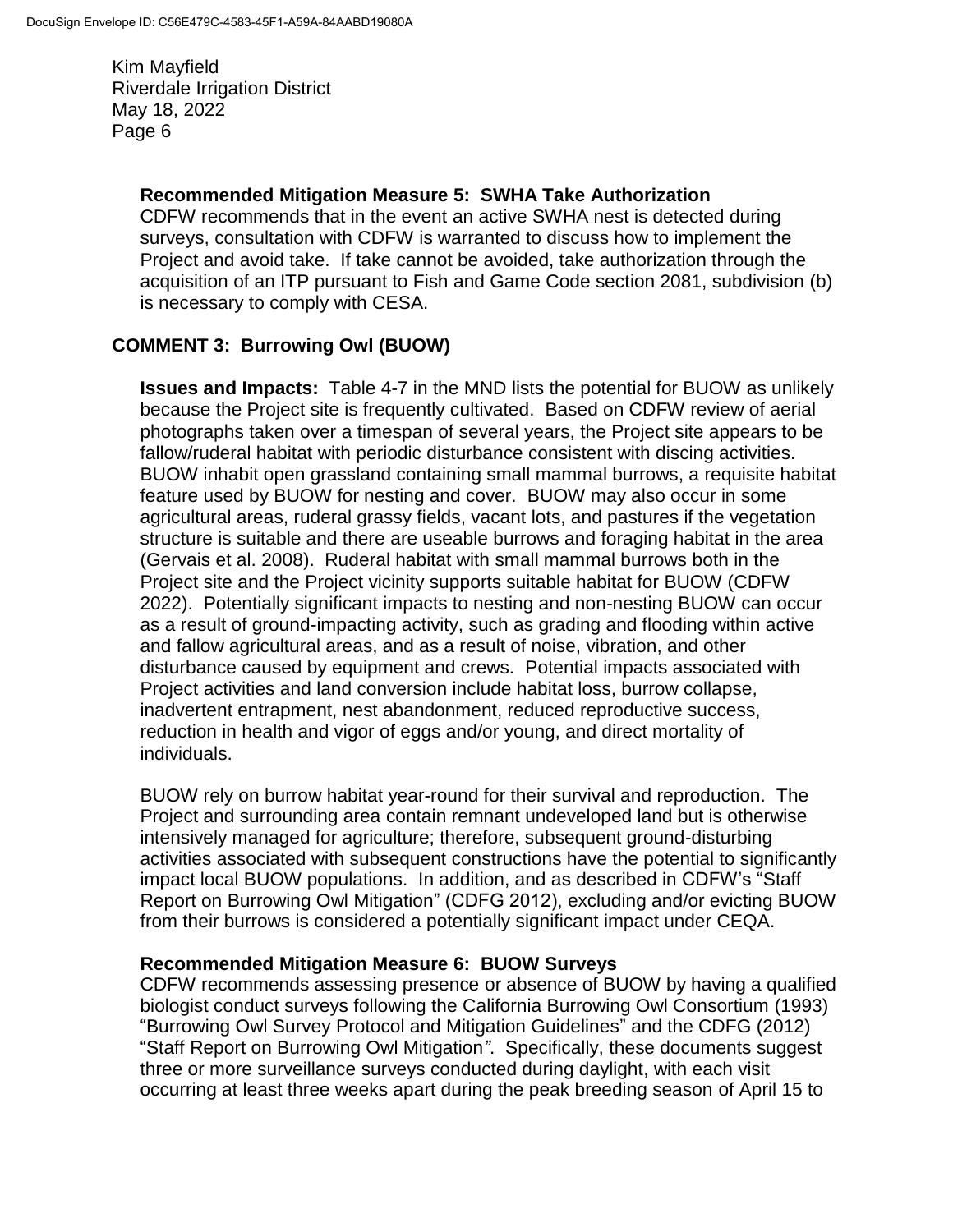> July 15, when BUOW are most detectable. In addition, CDFW advises that surveys include a minimum 500-foot survey radius around the Project area.

### **Recommended Mitigation Measure 7: BUOW Avoidance**

CDFW recommends that no-disturbance buffers, as outlined by CDFG (2012), be implemented prior to and during any ground-disturbing activities, and specifically that impacts to occupied burrows be avoided in accordance with the following table unless a qualified biologist approved by CDFW verifies through non-invasive methods that either: 1) the birds have not begun egg laying and incubation; or 2) that juveniles from the occupied burrows are foraging independently and are capable of independent survival.

| Location      | Time of Year   | Level of Disturbance |       |       |
|---------------|----------------|----------------------|-------|-------|
|               |                | Low                  | Med   | High  |
| Nesting sites | April 1-Aug 15 | $200 \; \text{m}^*$  | 500 m | 500 m |
| Nesting sites | Aug 16-Oct 15  | 200 m                | 200 m | 500 m |
| Nesting sites | Oct 16-Mar 31  | 50 m                 | 100 m | 500 m |

 $*$  meters  $(m)$ 

### **Recommended Mitigation Measure 8: BUOW Eviction and Mitigation**

If BUOW are found within the recommended buffers and avoidance is not possible, CDFW recommends that burrow exclusion be conducted by qualified biologists and only during the non-breeding season, before breeding behavior is exhibited and after the burrow is confirmed empty through non-invasive methods, such as surveillance. CDFW then recommends mitigation in the form of replacement of occupied burrows with artificial burrows at a minimum ratio of one burrow collapsed to one artificial burrow constructed (1:1) to mitigate for evicting BUOW and the loss of burrows. BUOW may attempt to colonize or re-colonize an area that will be impacted; thus, CDFW recommends ongoing surveillance at a rate that is sufficient to detect BUOW if they return.

# **Editorial Comments and/or Suggestions**

**Riparian and Aquatic Impacts:** Watershed and habitat protection are vital to the management of California's diverse fish, wildlife, and plant resources. The Project area is located adjacent to Turner Ditch and is approximately 3.5 miles north of the Fresno Slough and the North Fork Kings River. The MND Section 4.4.1.3 states that the Project lies within the Murphy Slough - Fresno Slough watershed; Hydrologic Unit Code (HUC): 1803000901 and a single subwatershed: Turner Ditch-Fresno Slough subwatershed; HUC: 180300090103.

The Project description is vague about the quantity of surface flow diverted to storage, and whether the Project will result in reduced surface flow in streams for the purpose of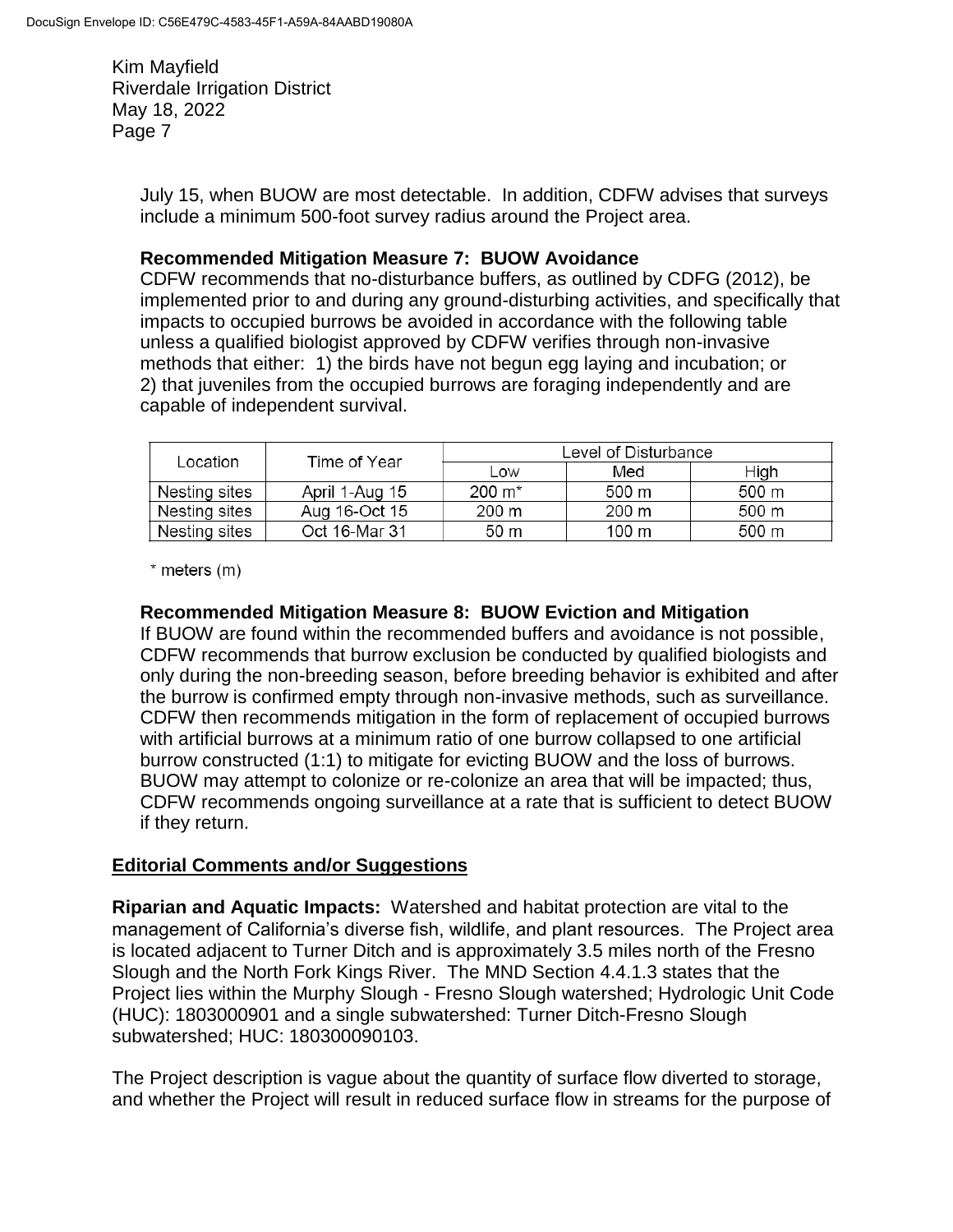groundwater recharge and storage. CDFW is concerned that the proposed Project may result in direct and cumulative adverse impacts to the fish and wildlife and other public trust resources supported by the Fresno Slough and Kings River and associated riparian habitats, and that any proposed reduction in surface flow would affect the sustainability of the riparian woodland and aquatic habitats within these streams.

CDFW recommends preparation of a hydrologic study or other information that identifies and analyzes the impacts of surface and subsurface water reduction on the riparian woodland and aquatic habitats associated with these streams and the species supported by these habitats, and includes appropriate measures to avoid, minimize, and mitigate potential biological impacts due to surface flow reduction. CDFW recommends that the analysis be added to the MND and that the amended MND be recirculated for review of this analysis.

**Water Rights:** The MND does not specify whether the Project diverts unallocated surface flow for the purpose of groundwater storage. As stated previously, the capture of unallocated stream flows to artificially recharge groundwater aquifers is subject to appropriation and approval by SWRCB pursuant to Water Code section 1200 et seq. CDFW recommends that the MND include a detailed description of the water rights and water entitlements that would pertain to the Project and address any applications or change petitions that Riverdale ID or other entities will be filing for the Project. CDFW, as Trustee Agency, is consulted by SWRCB during the water rights process to provide terms and conditions designed to protect fish and wildlife prior to appropriation of the State's water resources. Given the potential for impacts to sensitive species and their habitats, it is advised that required consultation with CDFW occur well in advance of the SWRCB water right application process.

**Lake and Streambed Alteration:** Project activities that will substantially change the bed, bank, and channel of streams and associated wetlands are subject to CDFW's regulatory authority pursuant Fish and Game Code section 1600 et seq. Fish and Game Code section 1602 requires an entity to notify CDFW prior to commencing any activity that may (a) substantially divert or obstruct the natural flow of any river, stream, or lake; (b) substantially change or use any material from the bed, bank, or channel of any river, stream, or lake (including the removal of riparian vegetation): (c) deposit debris, waste or other materials that could pass into any river, stream, or lake. "Any river, stream, or lake" includes those that are ephemeral or intermittent as well as those that are perennial. CDFW is required to comply with CEQA in the issuance of a Lake or Streambed Alteration (LSA) Agreement; therefore, if the CEQA document approved for the Project does not adequately describe the Project and its impacts, a subsequent CEQA analysis may be necessary for LSA Agreement issuance. Additional information on notification requirements is available through the Central Region LSA Program at (559) 243-4593 or [R4LSA@wildlife.ca.gov](mailto:R4LSA@wildlife.ca.gov) and the CDFW website: [https://wildlife.ca.gov/Conservation/LSA.](https://wildlife.ca.gov/Conservation/LSA)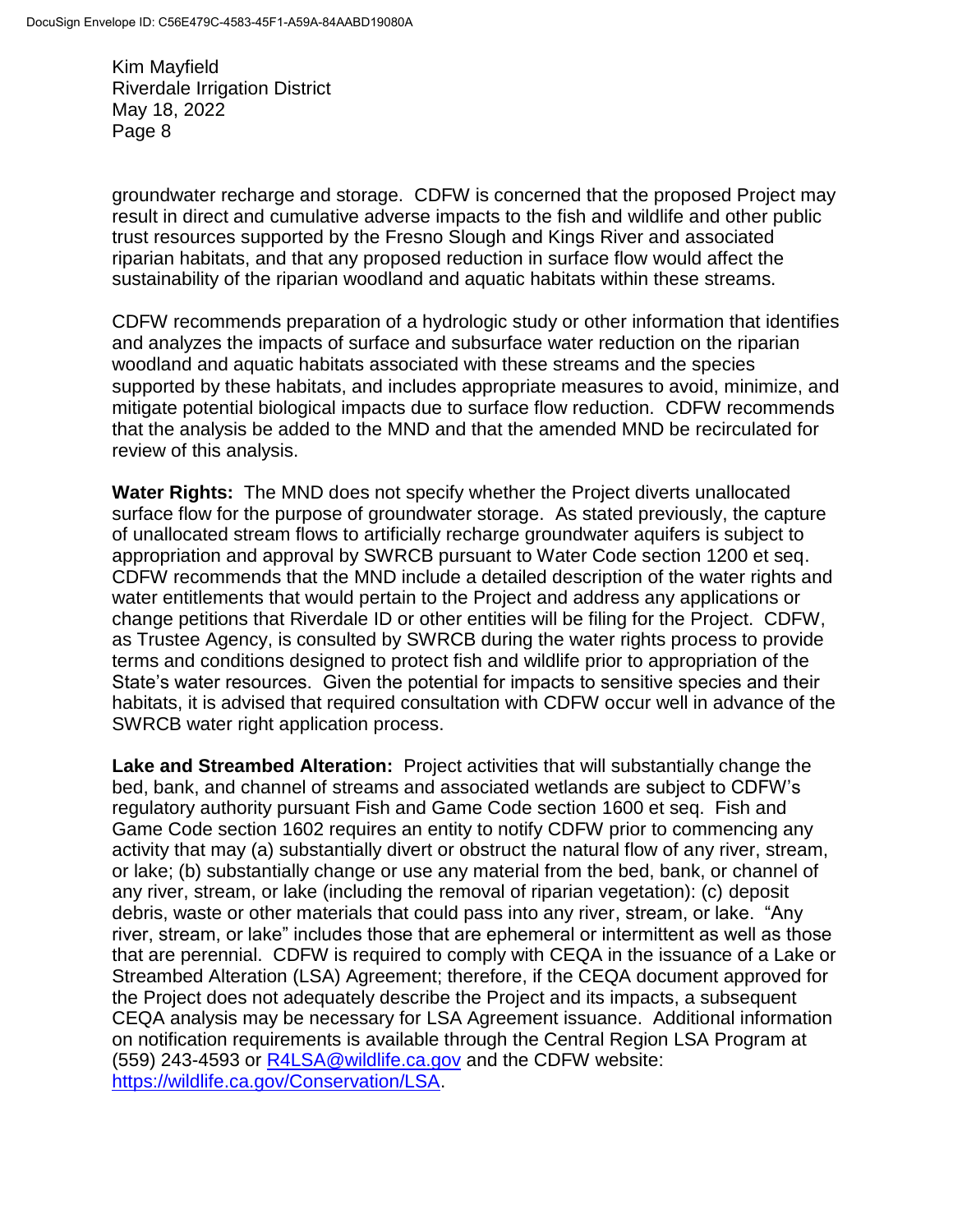**Nesting birds:** CDFW has jurisdiction over actions with potential to result in the disturbance or destruction of active nest sites or the unauthorized take of birds. Fish and Game Code sections that protect birds, their eggs and nests include sections 3503 (regarding unlawful take, possession or needless destruction of the nest or eggs of any bird), 3503.5 (regarding the take, possession or destruction of any birds-of-prey or their nests or eggs), and 3513 (regarding unlawful take of any migratory nongame bird).

CDFW encourages that Project implementation occur during the bird non-nesting season; however, if Project activities must occur during the breeding season (i.e., February through mid-September), the Project applicant is responsible for ensuring that implementation of the Project does not result in violation of the Migratory Bird Treaty Act or relevant Fish and Game Code sections as referenced above.

To evaluate Project-related impacts to nesting birds, CDFW recommends that a qualified wildlife biologist conduct pre-activity surveys for active nests no more than 10 days prior to the start of ground disturbance to maximize the probability that nests that could potentially be impacted by the Project are detected. CDFW also recommends that surveys cover a sufficient area around the work site to identify nests and determine their status. A sufficient area means any area potentially affected by the Project. In addition to direct impacts (i.e., nest destruction), noise, vibration, and movement of workers or equipment could also affect nests. Prior to initiation of construction activities, CDFW recommends that a qualified biologist conduct a survey to establish a behavioral baseline of all identified nests. Once construction begins, CDFW recommends that a qualified biologist continuously monitor nests to detect behavioral changes resulting from the Project. If behavioral changes occur, CDFW recommends that the work causing that change cease and that CDFW be consulted for additional avoidance and minimization measures.

If continuous monitoring of identified nests by a qualified wildlife biologist is not feasible, CDFW recommends a minimum no-disturbance buffer of 250 feet around active nests of non-listed bird species and a 500-foot no-disturbance buffer around active nests of non-listed raptors. These buffers are advised to remain in place until the breeding season has ended or until a qualified biologist has determined that the birds have fledged and are no longer reliant upon the nest or parental care for survival. Variance from these no-disturbance buffers is possible when there is compelling biological or ecological reason to do so, such as when the construction area would be concealed from a nest site by topography. CDFW recommends that a qualified wildlife biologist advise and support any variance from these buffers.

**Endangered Species Act Consultation:** CDFW recommends consultation with USFWS prior to Project ground disturbance, due to potential impacts to Federal listed species. Take under the ESA is more stringently defined than under CESA; take under ESA may also include significant habitat modification or degradation that could result in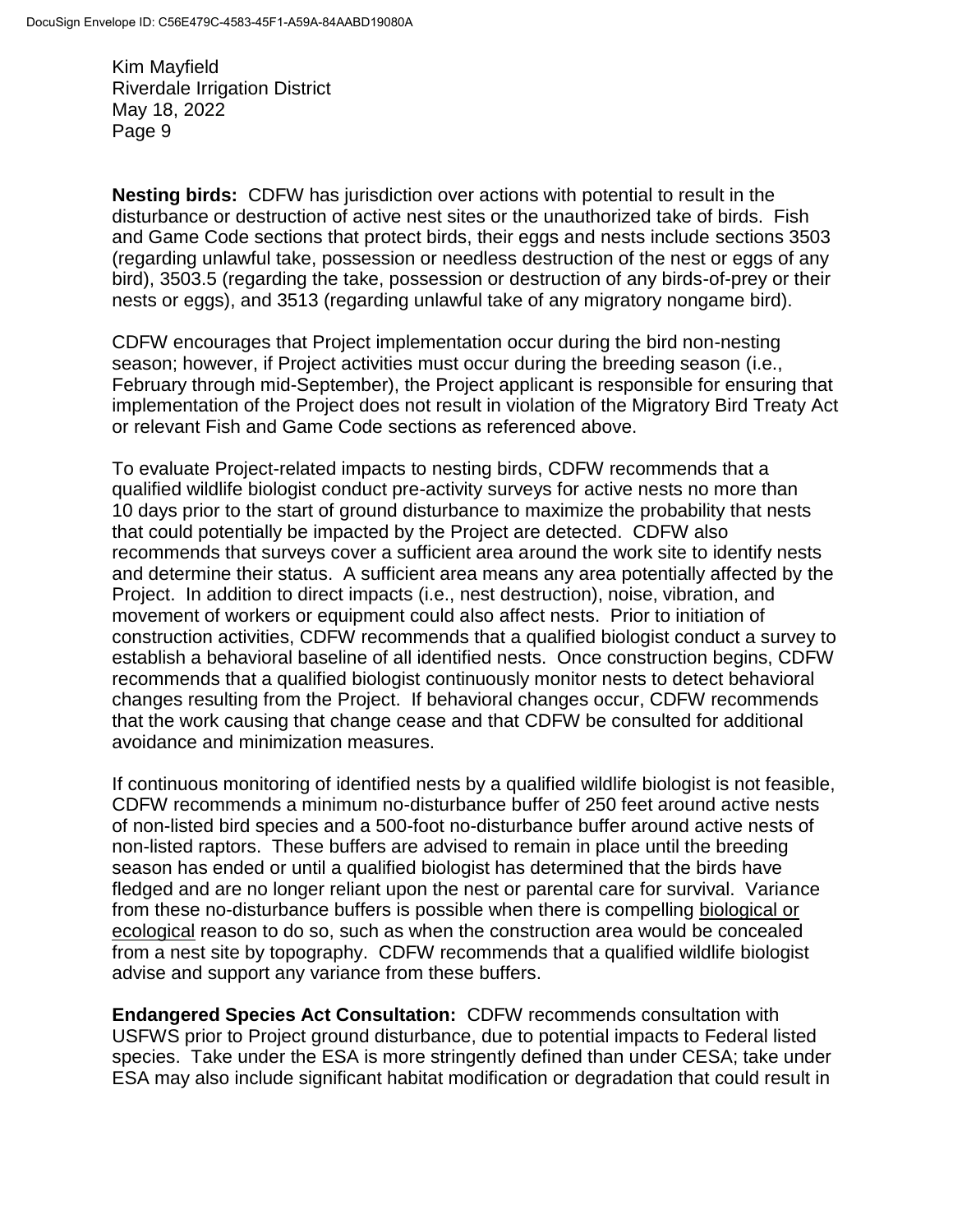death or injury to a listed species, by interfering with essential behavioral patterns such as breeding, foraging, or nesting.

#### **ENVIRONMENTAL DATA**

CEQA requires that information developed in environmental impact reports and negative declarations be incorporated into a database that may be used to make subsequent or supplemental environmental determinations (Pub. Resources Code, § 21003, subd. (e)). Accordingly, please report any special-status species and natural communities detected during Project surveys to the California Natural Diversity Database (CNDDB). The CNDDB field survey form can be obtained at the following link:<https://www.wildlife.ca.gov/Data/CNDDB/Submitting-Data> . The completed form can be mailed electronically to CNDDB at the following email address: [CNDDB@wildlife.ca.gov.](mailto:cnddb@dfg.ca.gov) The types of information reported to CNDDB can be found at the following link: [https://www.wildlife.ca.gov/Data/CNDDB/Plants-and-Animals.](https://www.wildlife.ca.gov/Data/CNDDB/Plants-and-Animals)

## **FILING FEES**

The Project, as proposed, would have an impact on fish and/or wildlife, and assessment of filing fees is necessary. Fees are payable upon filing of the Notice of Determination by the Lead Agency and serve to help defray the cost of environmental review by CDFW. Payment of the fee is required in order for the underlying project approval to be operative, vested, and final (Cal. Code Regs, tit. 14, § 753.5; Fish & G. Code, § 711.4; Pub. Resources Code, § 21089).

### **CONCLUSION**

CDFW appreciates the opportunity to comment on the MND to assist Riverdale ID in identifying and mitigating Project impacts on biological resources. If you have questions regarding this letter, please contact Annette Tenneboe, Senior Environmental Scientist (Specialist), at (559) 580-3202 or by email at [Annette.Tenneboe@wildlife.ca.gov.](mailto:Annette.Tenneboe@wildlife.ca.gov)

Sincerely,

DocuSigned by: Valenie (ook

-96D42C58E092466... Valerie Cook Acting Regional Manager

cc: See Page Eleven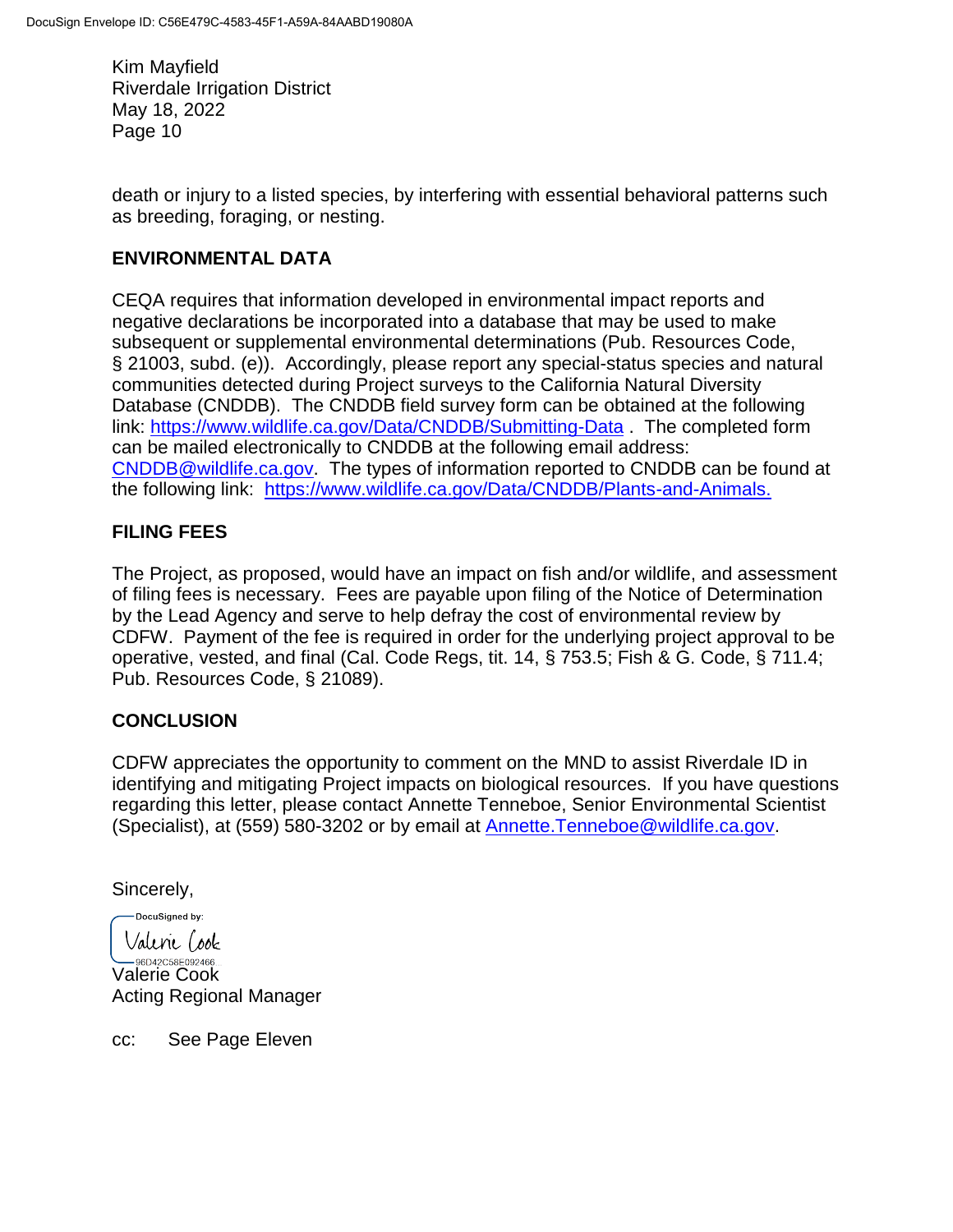ec: Office of Planning and Research State Clearinghouse

> Briza Sholars Senior Planner and Environmental Project Manager Provost & Pritchard [bsholars@ppeng.com](mailto:bsholars@ppeng.com)

Annette Tenneboe California Department of Fish and Wildlife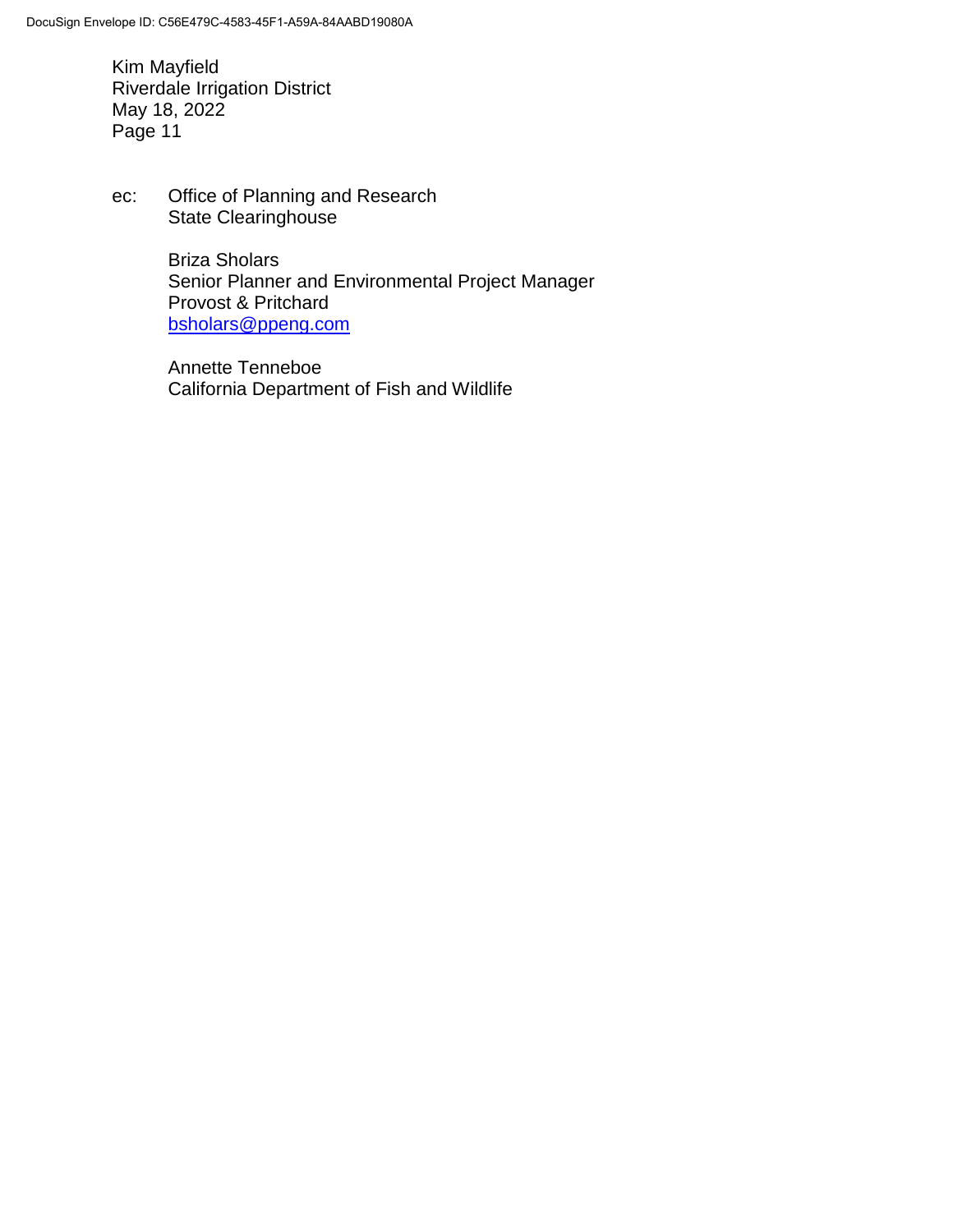# **REFERENCES**

- California Burrowing Owl Consortium. 1993. Burrowing Owl Survey Protocol and Mitigation Guidelines. <https://nrm.dfg.ca.gov/FileHandler.ashx?DocumentID=83842&inline>
- California Department of Fish and Wildlife (CDFW). 2012. Staff Report on Burrowing Owl Mitigation. <https://nrm.dfg.ca.gov/FileHandler.ashx?DocumentID=83843&inline>
- CDFW. 2016. Five Year Status Review for Swainson's Hawk (*Buteo swainsoni*). California Department of Fish and Wildlife. April 11, 2016.
- CDFW. 2022. Biogeographic Information and Observation System (BIOS). [https://www.wildlife.ca.gov/Data/BIOS.](https://www.wildlife.ca.gov/Data/BIOS) Accessed 9 May 2022.
- Cypher, B. and N. Frost. 1999. Condition of San Joaquin kit foxes in urban and exurban habitats. Journal of Wildlife Management 63: 930–938.
- ESRP. 2022. San Joaquin Kit Fox. ESRP. 2022b. <https://esrp.csustan.edu/speciesprofiles/profile.php?sp=vuma> Accessed 10 May 2022.
- Gervais, J. A., D. K. Rosenberg, and L. A. Comrack. 2008. Burrowing Owl (*Athene cunicularia*) *In* California Bird Species of Special Concern: A ranked assessment of species, subspecies, and distinct populations of birds of immediate conservation concern in California (W. D. Shuford and T. Gardali, editors). Studies of Western Birds 1. Western Field Ornithologists, Camarillo, California, and California Department of Fish and Game, Sacramento.
- Swainson's Hawk Technical Advisory Committee (SWHA TAC). 2000. Recommended Timing and Methodology for Swainson's Hawk Nesting Surveys in California's Central Valley. <https://nrm.dfg.ca.gov/FileHandler.ashx?DocumentID=83990&inline>
- USFWS. 2011. Standard Recommendations for the Protection of the San Joaquin Kit Fox Prior to or During Ground Disturbance. United States Fish and Wildlife Service. January 2011. [https://www.fws.gov/sacramento/es/Survey-Protocols-](https://www.fws.gov/sacramento/es/Survey-Protocols-Guidelines/Documents/kitfox_standard_rec_2011.pdf)[Guidelines/Documents/kitfox\\_standard\\_rec\\_2011.pdf](https://www.fws.gov/sacramento/es/Survey-Protocols-Guidelines/Documents/kitfox_standard_rec_2011.pdf)